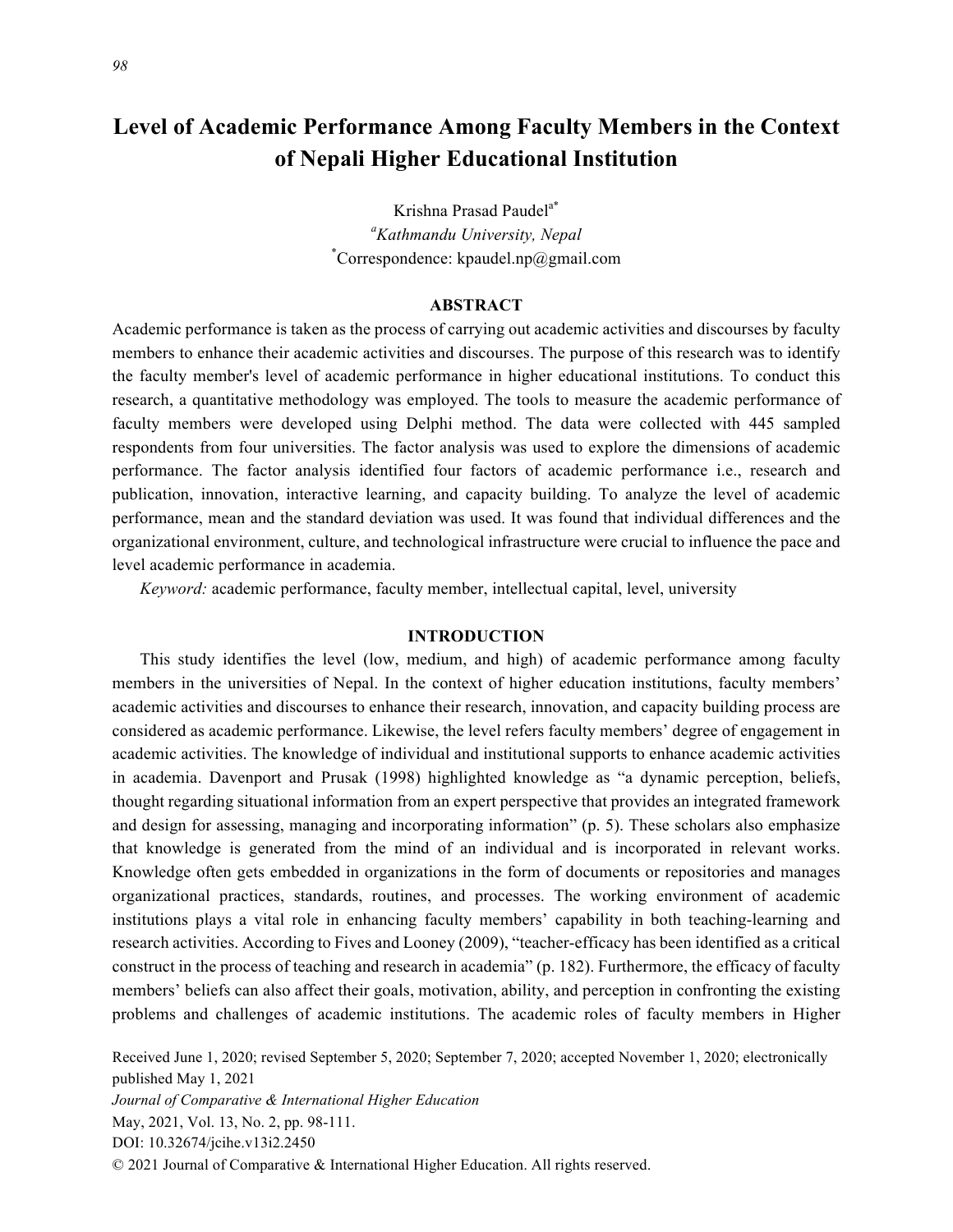Education Institutions (HEIs) vary by their process of conducting academic activities and thought of academic discourses. Hence, universities conduct academic activities such as teaching, learning, conducting academic activities, workshops, and seminars along with the publication of research findings.

According to Steinberger (1993), academic performance is a multidimensional concept related to human growth and cognitive, emotional, social, and physical development. Likewise, Fairweather (1996) and Asif et al. (2017) explained academic performance as activities like teaching and research. In this line, Hazelkorn (2015) considered peer review and accreditation as faculty member's performance assessment in most of the higher education institutions. The achievement and performance of universities' vision, mission, and goals depend on the rigorous academic activities of faculty members. Faculty members' engagement in different academic activities also makes them competent which ultimately contributes to the university by making it more competitive in educational and research services.

Different studies highlighted teaching, learning, and research activities as the main key activities of faculty members in the context of a higher education. Elrehail et al. (2018) stated that innovation in higher education institutions is considered the ability to implement a new proactively reinforced organizational method, process, and product which has a significant effect on the activities of higher education institutions and their stakeholders. The study of Chiasson et al. (2015) shows that each faculty member is responsible for the quality and content of instruction in the classroom. In this regard, the working environment, including the sharing culture and the leadership of academic institutions, plays a vital role in enhancing the academic activities and discourses of faculty members in the higher education context.

Faculty members are expected to use their expertise and professional experience to serve their departments, their colleges, the university, the community, and their professions through service activities (Abes et al., 2002). The role of the faculty member at the school-level focuses more on teaching while in higher education institutions it focuses on mentorship and making the students involved in research activities. The past research highlighted that faculty members' engagement in academic activities helps to enhance the academic performance.

# **PERFORMANCE OF HIGHER EDUCATION INSTITUTIONS**

The organizational strategy determines the expected performance of any institution. The strategic objectives are measured based on the performance of an institution (Rejc & Zaman, 2012). In the academic context, the overall performance needs to align with academic and administrative activities. Hazelkorn (2015) found that the majority of higher education institutions use peer review, publications, and accreditation as their performance evaluation. HEIs ensure that students receive high-quality service in academic activities. Suryadi (2007) highlighted that HEIs have a responsibility to produce graduates that can accommodate challenges emerging in society, such as graduates producing high-quality profiles and competence in their respective professions. In the same line, Miller (2007) explained academic performance as academic status, classes of degree, and graduation rates. Likewise, Knapp et al. (2012) mentioned the job of HEIs to teach, research, and perform service. In the same way, Ahmed, Ismail, Amin, and Islam (2014) noted that high institutional support of teachers increased student satisfaction and academic performance. Todays' higher education institutions demand smaller class sizes, library resources such as scholarly journals, research and teaching assistants, grant writing support, and offering required training and faculty meetings in flexible delivery methods (Delello et al., 2018). The performance management literature advocates securing the effective implementation of the strategy of any organization. In an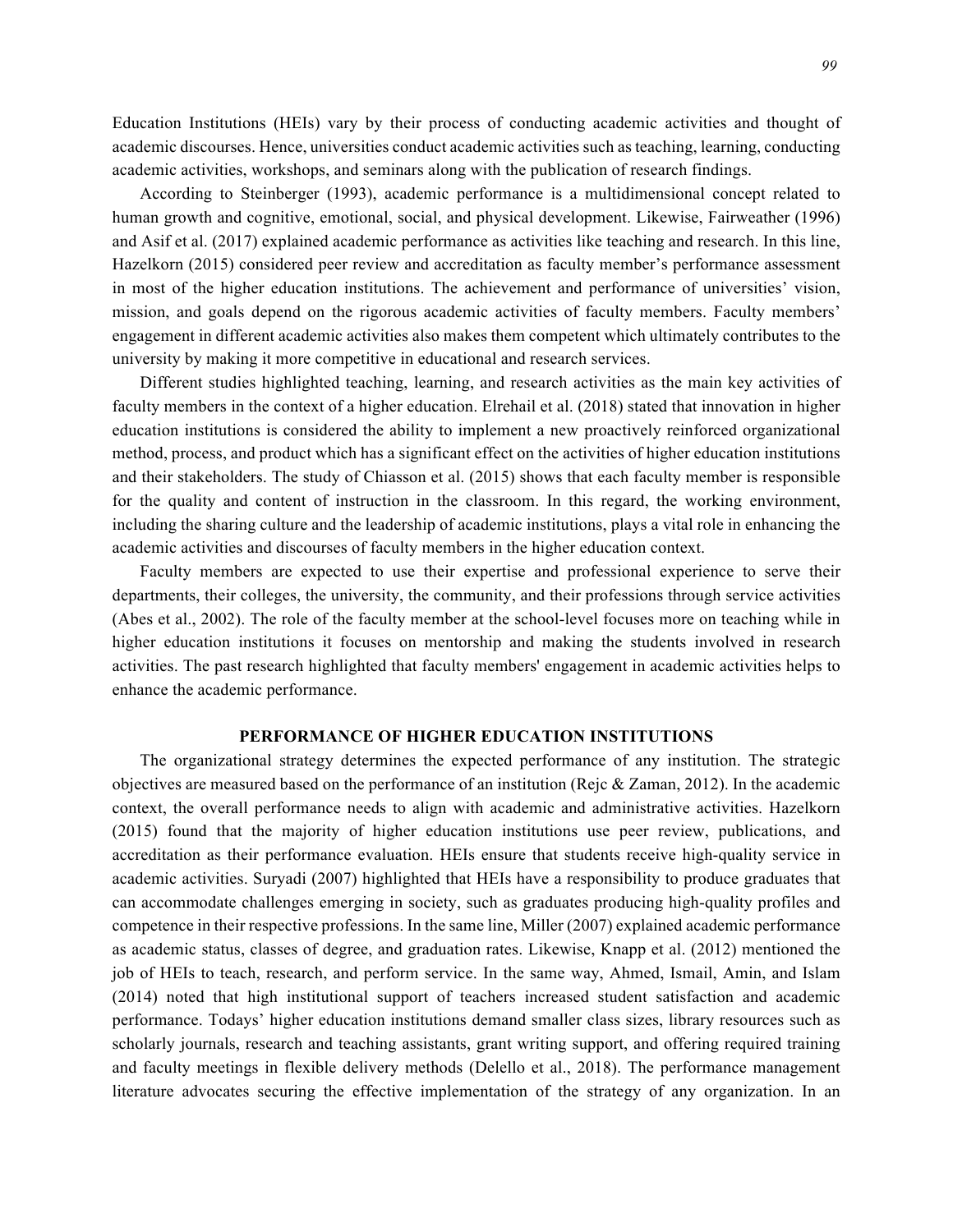academic context, research-related and teaching-related performance evaluation system are highly prioritized (Cadez et al., 2017). Hence, scholars highlighted the activities of the higher education institutions as core administrative and academic activities.

#### **Academic Performance in Higher Educational Context**

Academic performance refers teaching and research activities (Ter Bogt & Scapens, 2012). To be more competitive, research is more highly valued than teaching in academic institutions (Newman, 2008). The research activities of the faculty member carry the root cause of any issues to the society, so the publication of research is a widely accepted matric of academic performance. In contrast, publishing in low impact journals reduces the academic excellence of the researcher (Harvey et al., 2010). Hence, the teacher's effectiveness can be measured by the quality information inside the classroom, students' placement, the position of the employment of graduation, research carried out, and publication in the indexed journals in the context of higher education institutions. Universities are the key places to conduct academic activities such as teaching, learning, conducting academic activities, workshops, and seminars along with the publication of research findings. According to Steinberger (1993), academic performance is a multidimensional concept of academic activities and discourses related to the emotional, social, cognitive, and physical development of humans. The main objective of academic output is to prepare both faculty members and their students for research activities. Besides this, another objective is to prepare them for delivering the ideas and concepts of research inside a classroom along with developing new concepts. University Grants Commission (UGC) India (2010) identified the academic performance indicator (API) into three categories-(1) teaching and learning (2) co-curricular and professional development, and (3) research and academic activities. The framework highlights both activities of lecturing in classrooms and conducting research activities outside the classrooms. Research innovations inside as well as outside the classrooms help them to develop new knowledge. It further enhances the capacity of the individuals in the context of educational institutions. Asif et al. (2017) explain academic performance as activities like teaching and research. They focus on the academic performance of faculty members as their teaching inside classrooms and conducting research outside the classrooms. After teaching, the next job would be to conduct research activities which generate new concepts and enhance the capacity of both the students and faculty members. Hilman and Abubakar (2017) mention that academic performance is concerned with academic attainment and extra-curricular achievements of students. The researcher further explained the students' academic activities include the academic ranking, graduation classes, and graduation rates of students as indicators of university performance evaluation while the extra-curricular accomplishments consist of competitive roles, creativity, organizational strength, sustainability, and market share. In the line of Taylor (2007), most universities emphasize their dual mission of teaching and research. The major objectives of the university are to teach, make active participation of the learners along with the faculty members in the research activities, produce new knowledge which is required in the society and nation, and enhance the individuals' and organizational capacity. The faculty members' academic performance is associated with teaching, learning, research, publication, generation of new knowledge, and capability of solving problems in academia. The next section explains the teaching and learning activities in higher education institutions.

# **Teaching and Learning**

The teaching performance of a faculty member is related to the classroom activities including information inside the classroom along with grades of the students, the number of degrees awarded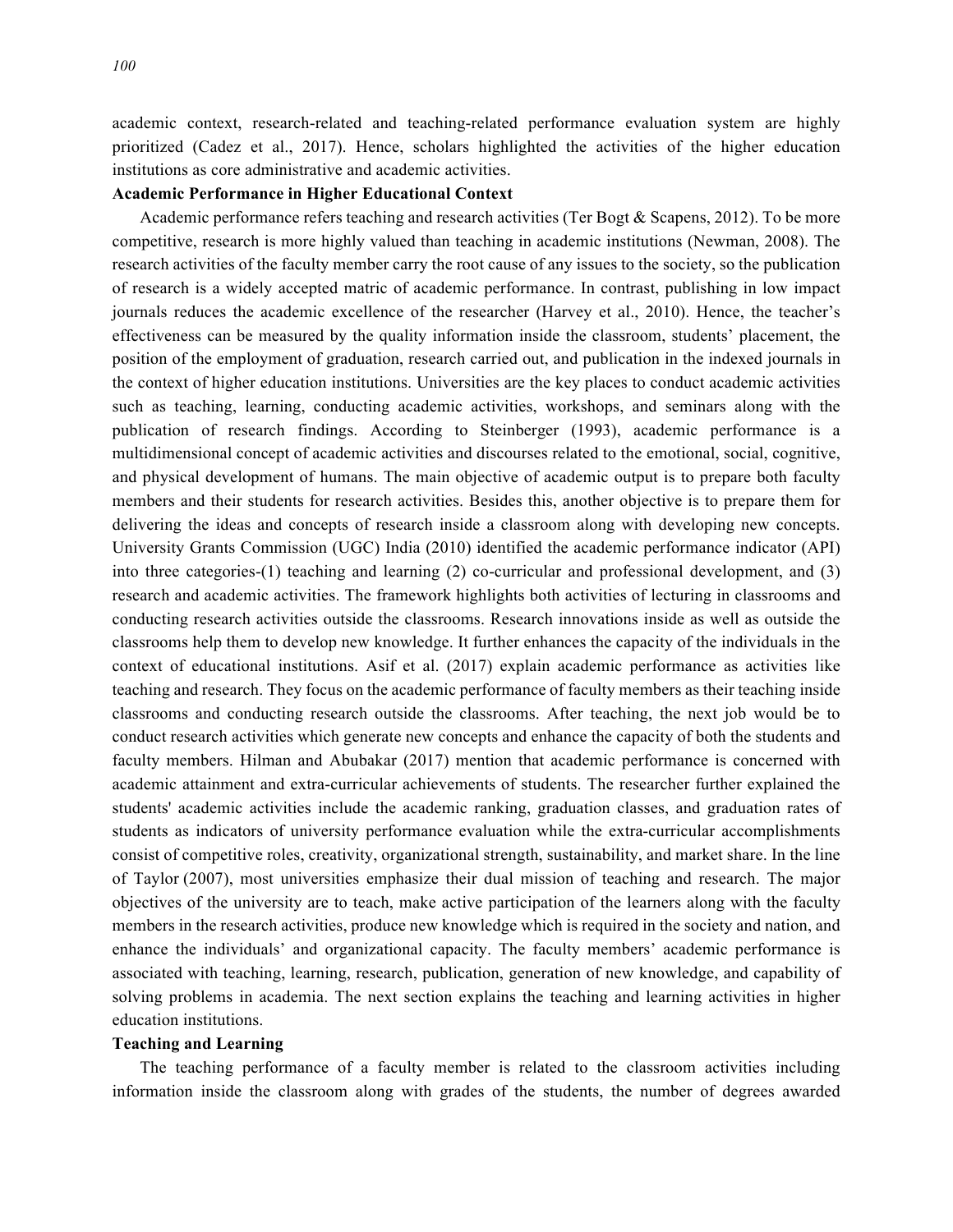graduates, and their job position (Ter Bogt & Scapens, 2012). These performances of the faculty members are measured only at the organizational level. Therefore, the quality of education offered by individual teachers inside the classroom during teaching and interaction is dependent upon the implementation of those measures at the organizational level. Similarly, student perspectives and expectations also play an important role in determining their teaching quality in an academic setting (Bedggood & Donovan, 2012). Hence, the organizational culture assists employees to share ideas and concepts among peers and coworkers. The knowledge-sharing culture in an organization is directly associated with leadership support and commitment. Likewise, Lin (200) highlighted that the extrinsic and intrinsic motivation of the individual matters in the knowledge sharing process in an institution. So, the influence of leadership has a remarkable role in knowledge sharing processes in any institution (Lee, Gillespie, Mann, & Wearing, 2010). It further enhances the learning and mentorship capabilities of the employee of institutions. Teaching performance relates to the number of students, degrees awarded, and the quality of the education provided (Ter Bogt & Scapens, 2012). Research-based performance evaluation in academia is detrimental to quality teaching (Kallio and Kallio, 2014). The teaching and learning activities in higher educational institutions are concerned with the capacity building of both faculty members and students through research activities.

# **Research and Publication**

Researchers have emphasized the value of quality of research impact and the number of papers published in high-quality index journals to measure the performance of the academic staff in universities (Harvey et al., 2010). Bedggood and Donovan (2012), focuses on teaching quality, effectiveness, and student assessment as the performance of the faculty members in the academic world. We can say that the core business of a university is to teach and conduct research activities. In this regard, Schimank and Winnes (2000) explained the model of teaching and research in university as (i) pre-humboldtian model, which particularly focuses on teaching and research, (ii) the integration of research and teaching in an academic institution at the same time, and (iii) post-humboldtian pattern differentiation for teaching and research. Henningsen (2006) explained that "research is carried out separately from teaching and mentioned as scientific inquiry of a researcher" (p. 404). This scholar further argued that "the blending of teaching and research was declared as an important thought of scientific education" (Henningsen, 2006 p. 98). This showed that teaching along with research is the key activity of higher education.

Knowledge is the information stored in our minds. The information is either transferred to others or cannot be transferred. The element of knowledge can be explicit and tacit by its characteristics and nature (Chen & Hung, 2010). The knowledge sharing attributes of individuals matters in the organization. These scholars further explain that tacit knowledge is the knowledge that is formed based on the concept and ideas of know-how and created through experiences of individuals and applied in both classroom and research process. Whereas explicit knowledge is the know-what knowledge and related with day-to-day tasks and jobs. Hence, the tacit explains the subjective phenomenon and the explicit refers to the objective nature of knowledge of the individual. Initially, the concepts of the tacit and explicit knowledge came in practice as the form of knowledge creation theory by Nonaka and Takeuchi (1995). Later, the perspectives of knowledge are carried in both business and academic worlds. In academic institutions, research is valued more highly than teaching (Newman, 2008). In academia, research is used to bring the individual concepts and ideas into products or in some context in the form of articles.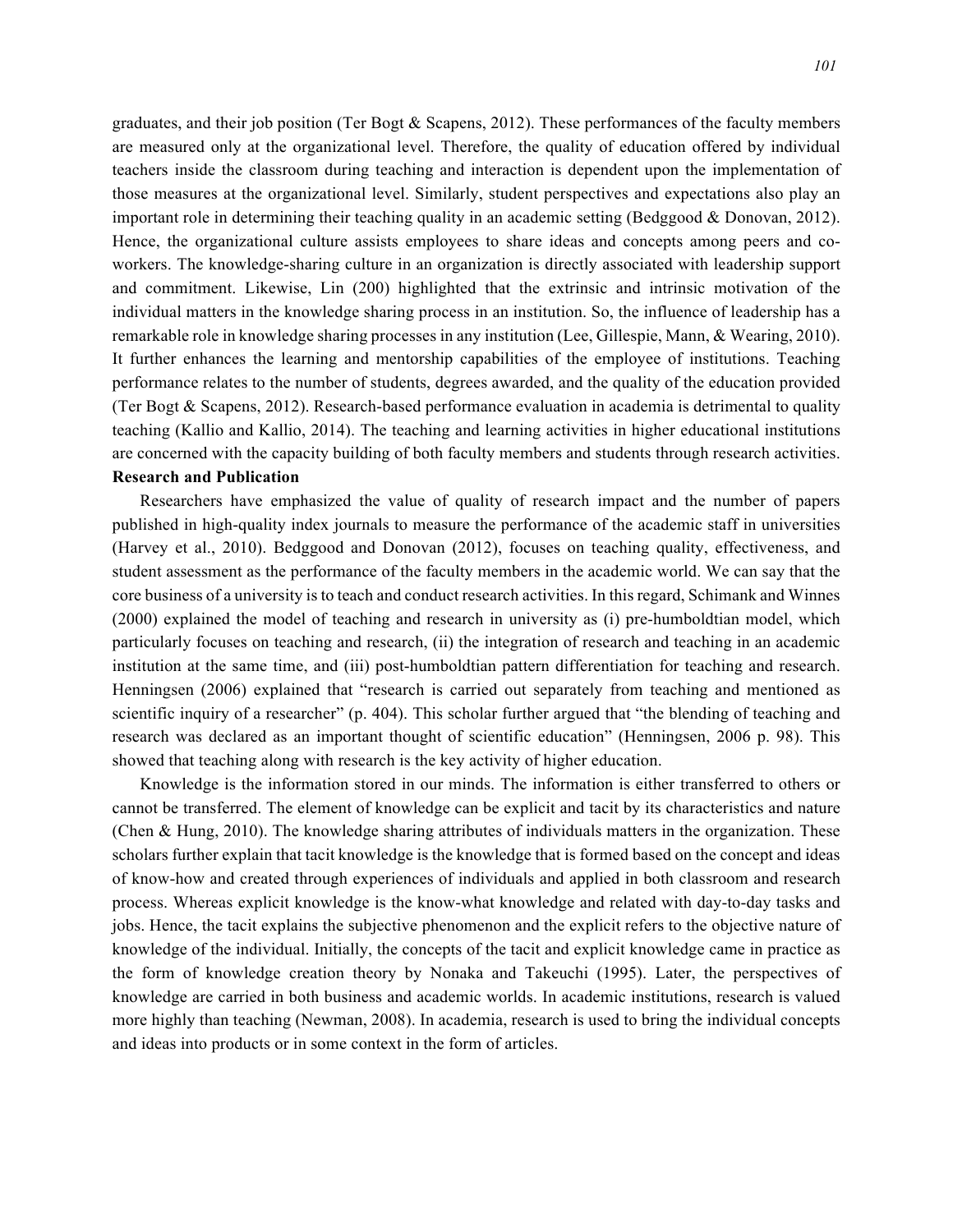# **Academic Activities in Nepalese Universities**

Nepali higher education institutions play a significant role in the development of the nation's human capital and the economy in general, particularly after 1989. Investment in education from the private sector has provided more opportunities for Nepali than ever before to pursue higher education within the country. The Higher Education Policy by University Grants Commission Nepal (2015) emphasized: (i) to promote the access to higher education by regulating, managing and maintaining the dignity of the higher education institutions regarding its establishment, operation, regulation, and management, (ii) to develop human resource inclined to science and technology, competitive and enterprising for the overall socio-economic development having established higher education as cornerstones of original knowledge and identity considering extension and diversification of school education, and (iii) to make globally competitive citizens with due focus on relevance, usefulness, and quality that increases the opportunities for higher education and research. According to the National Educational Policy released by the Ministry of Education, Science, and Technology (MOEST, 2019), the goal of education is to develop human resources by making education competitive, techno-friendly, employment-oriented, and productive as per the need of the country. Hence, the education of Nepal demands highly capable graduates from university. The idea of research and publication is yet to be resituated and clearly understood as a productive instrument for socioeconomic, technological, and cultural progress through inquiry and inquiry-based teaching/learning (Bista et al., 2019). Nepali researchers have limited publications in peer-reviewed journals (Simkhada et al., 2014). Researchers highlighted that Nepali universities are in a growing phase to implement research activities as a regular activity of the institution. Universities are knowledge centers which aim to open academic and professional avenues for the students, parents, faculties, administrators, and other stakeholders (UGC Nepal, 2011). The policies of higher education highly prioritized research and capacity building in Nepal. It also emphasizes the development of human capital to enhance the intellectual capital of individuals and institutional.

# **METHODOLOGY**

A quantitative methodology was used to conduct this research. The population of this study primarily comprises of all the teaching faculty of different schools/faculties of four different universities of Nepal. The survey tools were self-developed employing Delphi methods. The Delphi method is a popular process to achieve consensus on the important issues or complex social problems with the help of subject experts and practitioners in a particular field (Linstone & Turoff, 2002). The Delphi technique is a method used for enabling a group of individuals to collectively address a complex problem through a structured group communication process (Hasson, Keeney, & McKenna, 2000). The different steps followed in the Delphi process are (i) participation of first round of the questionnaire, (ii) selection and invitation of a panel discussion, (iii) collection and analysis of the completed questionnaire for the first round, (iv) feedback on the responses gathered from all participants, (v) presentation and analysis of second round of questionnaire, and (vi) iteration. The Delphi process takes place through several rounds of surveys that elicit panelists' opinions about the topic at hand (Geist, 2010). Delphi questionnaires are designed based on the problem at hand and emerge based on group input. Each round is based upon the results of the round before it. The surveys may be paper-based or electronic (Geist, 2010).

The Delphi process was carried out considering the local knowledge, norms, and values on the social context (Paudel, 2019). The Delphi process generally includes in-depth interviews with practitioners in the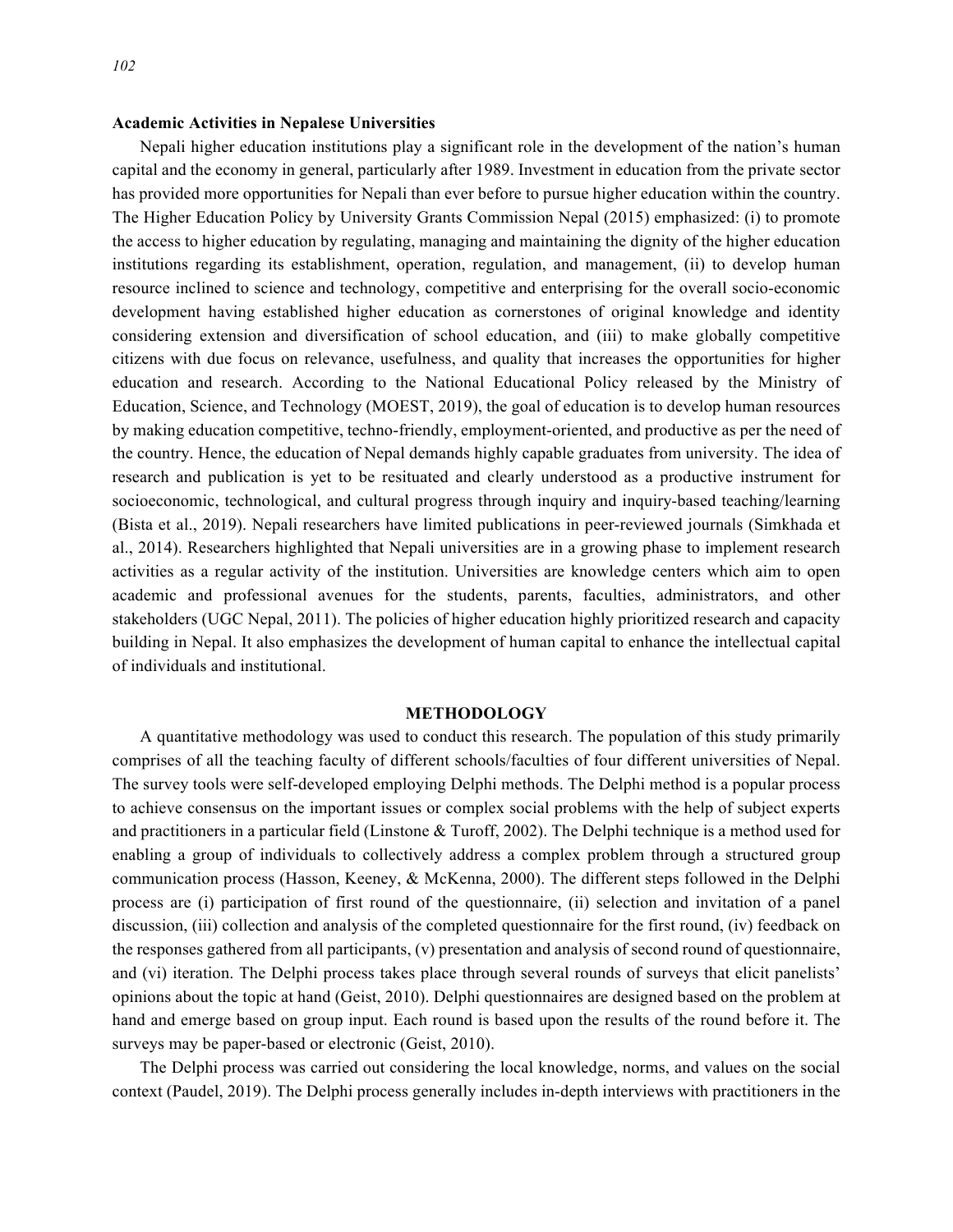field (grounded), written interview, open-ended questions, and panel discussion with experts. The identified indicators from the grounded data, including experts' views and insights received from the panel discussion, were compared with literature and categorized into different dimensions of academic performance. Linstone and Turoff (2002) stated that the process might also vary depending on the complexity of the subject matter. For example, there may be one in-depth interview with few experts or several in-depth interviews with numerous experts representing different professional arenas. In my study, I applied all of the abovementioned steps of the Delphi technique to identify the dimensions of academic performance.

Identification of the research problem(s) is the first and most important step in the Delphi process (Keeney et al., 2011). To understand pressing research problem(s) and issues, I conducted in-depth interviews with practitioners and experts. During the interviews with experts, I collected information about factors that determine the academic activities of faculty members in a higher educational context. The indepth interview, literature, and written responses from the practitioners identified 26 items of academic performance under two dimensions of academic performance. Keeney et al. (2011) mentioned that if 70% or more of the experts' panel agree on the importance of a statement, it is considered to have reached a consensus. In my case, I retained items having more than 70% of the total rating under strongly agree and agree categories. I removed items scoring less than 70%. I invited experts, professionals, and practitioners for a panel discussion to provide their views on academic performance. As suggested by Linstone and Turoff (2002), I compared the indicators suggested from the grounded data, including experts' views and insights received from panel discussion, with literature and categorized these 23 items into two dimensions of academic performance (teaching & learning and research & publication).

The researcher developed 7-point Likert scales from the indicators identified from the field (grounded) expert interviews and literature to measure knowledge management practices. Croasmun and Ostrom (2011) argue that high scale points increase reliability. On that account, the researcher followed the 7-point scale to develop a questionnaire for this research. The validity and reliability of the tool was checked before collecting the data. Many statistical tools are available to measure the reliability and internal consistency of the data. Among them, the split-half method and alpha coefficient of consistency is mostly used (Best  $\&$ Kahn, 2006). Throughout my analysis, I used Cronbach's alpha-coefficient to test the instrument's accuracy. The internal reliability coefficient of the instrument is measured through the Cronbach's alpha  $(\alpha)$  as at least 0.7 since all dimensions of academic performance are greater than 0.7 and satisfy this criterion (Santos, 1999). Creswell (2008) explained validity as to whether the questionnaire measures what it intends to measure or not. The construct, content, and criterion validity are three principal validities that need to be considered at the very outset in quantitative research (Huck, 2012; Cohen Manion, & Morrison, 2018).

Developing research questions, hypotheses, and research tools need to align with the research problem and articulating their interconnection and association enhances construct validity (Mohajan, 2017). Explaining the concept of social construct clearly and breaking the abstract concept into different underlying dimensions and measurable items improve construct validity. The Delphi method, a rigorous process of constructing tools ensured content validity. It was further supplemented by literature review and field interaction with faculty members and experts. The content validity is further validated through the factors and items of the particular factor/dimension. Mohajan (2017) stated that the content validity checks whether various items of the questionnaire have covered all the aspects of the study. For content validity, I reviewed all the relevant literature and obtained advice from the subject experts and the practitioners to make sure that all the variables to measure the concept in question were included. Moreover, the researcher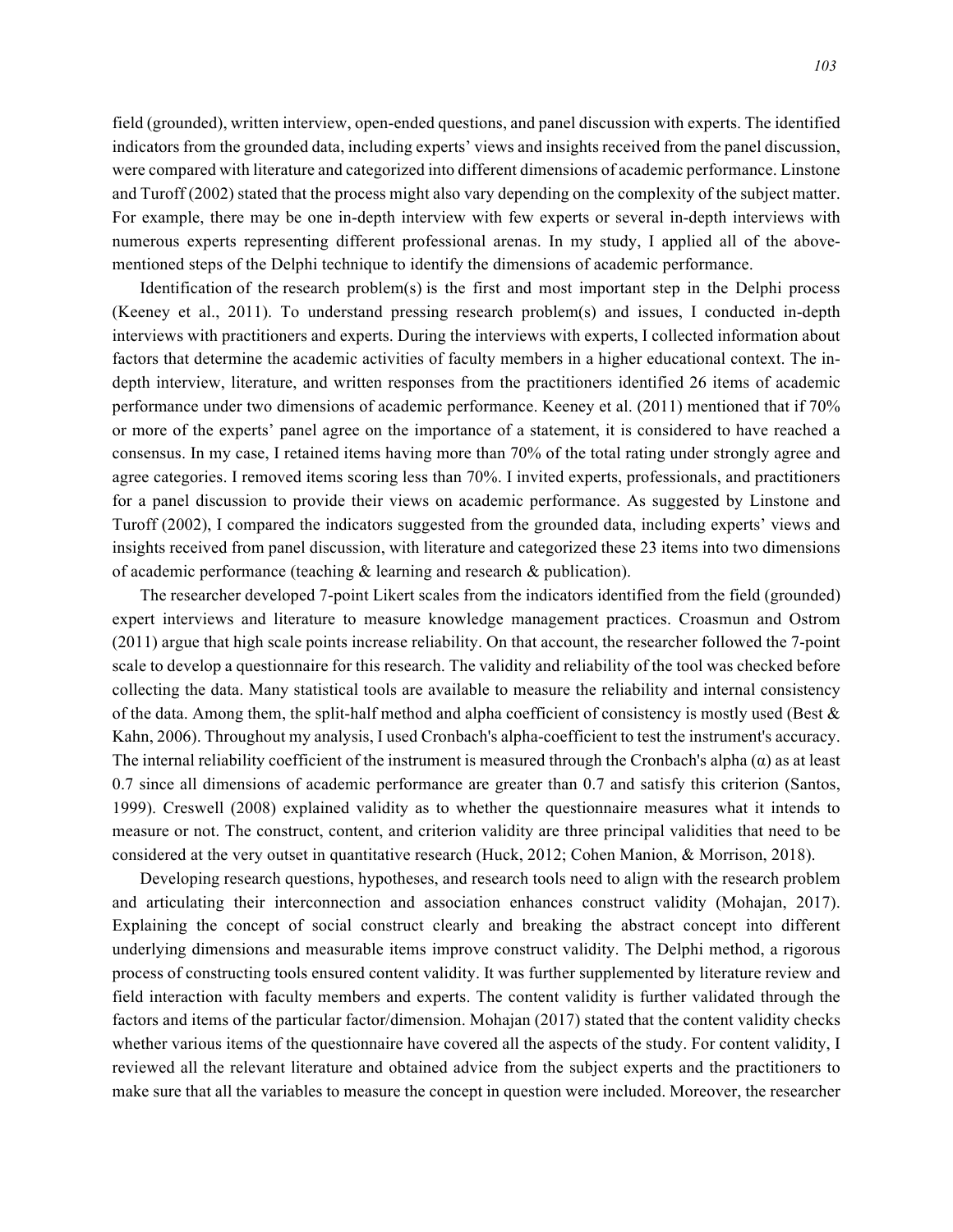applied the Delphi technique while developing questionnaires, which incorporated the contextual experience of practitioners and experts in a particular field. Criterion validity is further categorized as concurrent validity and predictive validity (Schutt, 2014). The concurrent validity refers to a test's ability to predict an occurrence in its present form (Drost, 2011). The concurrent validity addresses and supports research by adopting and applying the same tools developed by the Delphi method.

I administered the constructed tools before finalizing the questionnaire among the faculty members of different universities. The pilot survey was done to obtain estimates about expected response rates, data quality, validity and comprehensibility of the questionnaire (Silman & Macfarlane, 2001). Different researchers mentioned that near about 10% sample was needed from the total number of the final sample to estimate the reliability of the scale (Lackey & Wingate, 1998; Hertzog, 2008). Thus, I took 49 sample respondents while conducting the pilot test and established the internal reliability of this scale. Almost 11 percent of the total sample students participated in the pilot. Those faculty members were not included in the survey study. These scales were administered among those faculty members of the university who were not involved as the sample respondents for the study. From the observation of the pilot study, no serious issue was found. This study confirmed that the main study was feasible to complete within a given period. Furthermore, the pilot study ensured that the survey through a questionnaire was appropriate to address research problems and research questions of the study.

The data was collected from 445 faculty members of higher education institutions of Nepal. The data was collected through stratified sampling methods. The respondents were taken from the four different departments, Faculty of Arts, Education, Management, and Science of the four universities who work in the centrally located colleges of such universities. So, it was strata of a relevant university and later the sample was selected through a random sampling process. Initially, the data was coded in SPSS version 25. The factor analysis was used to identify the dimensions of academic performance. Analysis of the factor is a multivariate statistical method which was used to identify and explore the concerned items and variables in a group called factors (Rummel, 1967; Shenoy & Madan, 1994). The factor analysis loaded 16 items of academic performance under four dimensions. For identifying the level of academic performance, I categorized the mean score by using the formula of Best's (1977, as cited in Shabbir et al., 2014) criteria as follows:

$$
\frac{Higherscore - Lowerscore}{Number of Levels} = \frac{7-1}{3} = \frac{6}{3} = 2
$$

The levels are categorized as high, medium, and low. These levels were calculated mainly based on the faculty members' mean score of  $1 - 2.99$ ,  $3 - 4.99$ , and  $5 - 7$  as low, medium, and high respectively.

# **LEVEL OF ACADEMIC PERFORMANCE AMONG FACULTY MEMBERS**

The factor analysis was used to identify the dimensions of academic performance. The factor analysis explored four dimensions of academic performance such as research and publication, innovation, interactive learning, and capacity building in this study. The level of academic performance was then measured by combining the values of each dimension. The academic performances are presented in the form of research and publication, innovation, interactive learning, and capacity building. The level of dimensions of academic performance was measured by using mean and standard deviation. The findings of the statistical analysis are presented in Table 1. Table 1 shows that overall academic performance including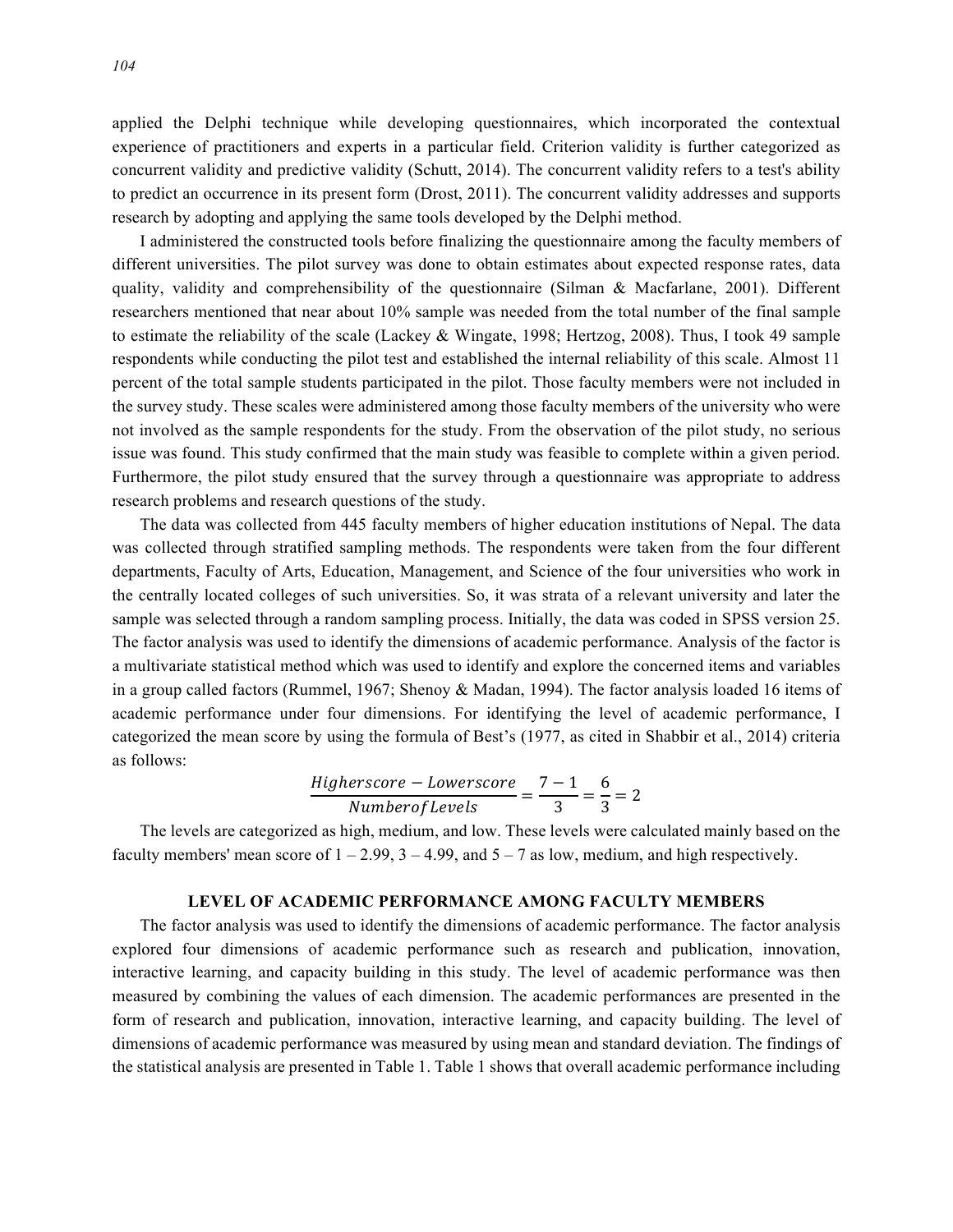the dimensions of academic performance research and publication, innovation, and interactive learning is high. But in case of capacity building the level of academic performance is medium.

# **Table 1**

| Dimensions               | Mean | <b>SD</b> | Level of AP |  |
|--------------------------|------|-----------|-------------|--|
| Research and Publication | 5.80 | 0.76      | High        |  |
| Innovation               | 5.74 | 0.95      | High        |  |
| Interactive Learning     | 5.79 | 0.86      | High        |  |
| Capacity Building        | 4.93 | 1.20      | Medium      |  |
| Academic Performance     | 5.56 | 0.72      | High        |  |

*Level of Academic Performance*

*Note*. AP= Academic Performance, SD=Standard Deviation

Table 2 explains the frequencies of academic performance among faculty members of higher education institutions in Nepal. The majority of the respondents pose a high level of academic performance in universities. The academic performance is the sum of the mean score of four dimensions (research and publication, innovation, interactive learning, and capacity building) in this study. A study conducted by Paez-Logreira et al. (2016) unveiled that the commitment of organization is changing in the global context which makes differences in the level of dimensions of academic performance. The knowledge creation process takes place in e-learning and web-based environments and this impact academic activities in academia (Syed Mustapha et al., 2017). So, due to the technological environment of the institution, it makes differences in managing and accessing the different academic activities and discourses by the faculty member in the higher educational institution.

# **Table 2**

| Dimensions               | High |               | Medium |               | Low |      | Total |      |
|--------------------------|------|---------------|--------|---------------|-----|------|-------|------|
|                          | N    | $\frac{0}{0}$ | N      | $\frac{0}{0}$ |     | $\%$ |       | $\%$ |
| Research and Publication | 365  | 82.0          | 78     | 17.5          |     | 0.5  | 445   | 100  |
| Innovation               | 364  | 81.8          | 76     | 17.1          |     |      | 445   | 100  |
| Interactive Learning     | 346  | 77.8          | 96     | 21.6          |     | 0.6  | 445   | 100  |
| Capacity Building        | 193  | 43.4          | 217    | 48.8          | 35  | 7.8  | 445   | 100  |
| Academic Performance     | 341  | 76.6          | 103    | 23 2          |     | 0.2  | 445   | 100  |

#### *Description of Academic Performance Level*

*Note*. N = Number of Respondent,  $\%$  = Percentage for a particular number

The majority of the respondents had high academic performance in all dimensions except capacity building. The result shows that very few respondents have the low level of academic performance. The result shows that the practices of the faculty member of HEIs are participating regularly to enhance their academic excellence except for the capacity building processes. The growing demands of society can be fulfilled only by conducting projects and carrying out the findings to the society as a product of knowledge as intellectual capital (Wiig, 1993). The intellectual capital can be enhanced through practices of academic activities and discourses. The innovation combined new ideas, thought, and concepts to produce new knowledge in academia (Manhart & Thalmann, 2015). So, it demands learning environment and innovative ideas to succeed in the organizational goal.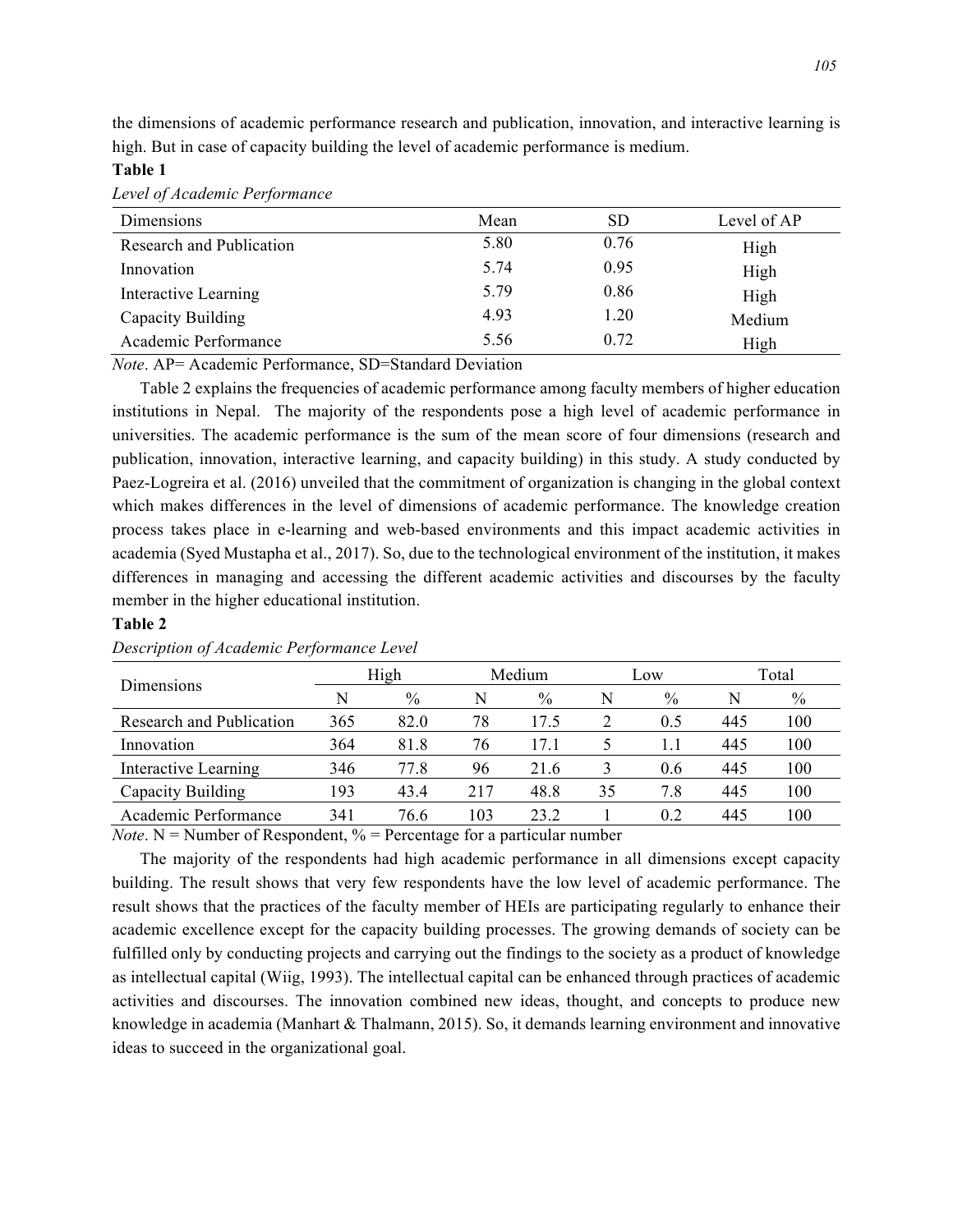#### **FINDING AND DISCUSSION**

The factor analysis identified the four factors of the academic performance of the faculty members as research and publication, innovation, interactive learning, and capacity building. The first factor, research and publication, indicated most activities of research in academia by the faculty members. The second factor showed the innovative processes and activities of the faculty members. The third factor explained the interactive learning process and the fourth factor showed the activities of the faculty member to enhance the capacity building at the individual level. The quality level in education is one of the major concerns of government leaders, politicians, academics, and researchers (Fialho et al., 2010). The organizational success or failure will be decided by the degree of direction through the pinnacle administration. The evolving approach focuses on the social dynamics between organizational members and the complexity of day-to-day tasks; the engineering method focuses on management strategies to promote awareness of the transition that is necessary for capacity enhancement (Van den Hooff & Huysman, 2009). Through knowhow sharing, development, codification, and incorporation of explicit and tacit knowledge, leaders play a necessary function in including value to business processes (Nonaka & Takeuchi, 1995). Organizational lifestyle, on the other hand, is another essential thing which contributes to knowledge development and leverage.

The involvement in research is kept as a necessary academic performance indicator to be a good faculty member of the university to increases the level of individual academic discourses. Here the level of academic performance of the faculty member of higher education institutions is categorized as low, medium, and high. Research results on education quality show a positive relationship between student's academic performance and teaching quality (Fialho et al., 2010). The overall academic performance including the dimensions of academic performance, research and publication, innovation, and interactive learning is high. But in the case of capacity building, the level of academic performance is medium. The pace of capacity building shows in the level of medium. This may be the cause of low access to technology and low rate of research activities in the context of the higher education institution.

The research and publication dimensions are determined by the different activities conducted by the faculty member in HEIs. The different activities include involvement in research activities, bringing of research in classroom, mentoring through technology, converting theory in practice, interaction with students, and publication of the academic activities in the different journals. Likewise, the innovation dimension is comprised of worthy information inside classroom, case base learning, environment of the classroom, and focuses on academic activities. For interactive learning, it includes preparation of lesson plan, usage of e-portal, and dissemination of the information based on the lesson plan. In case of capacity building, it includes generation of new knowledge, involvement of students to the research activities, and technology in the classroom.

A lot of research suggests that factors influencing teachers to engage in research activities are the demand of this century. Advanced information is improved and disseminated through research (Levin, Cooper & MacMillan, 2011). In this context, the research award and the conduction of research activities are the key concerns to prepare and publish article as academic activities in academic world. Cadez et al. (2017) illustrated the research-based output comparison in academia that determined the faculty member's exceptional teaching. According to Ebersberger and Altman (2013), universities face challenges of high expectations from stakeholders, global competition, and technological advances. Suciu et al. (2013) considered that universities are centers for knowledge creation to promote knowledge retrieval using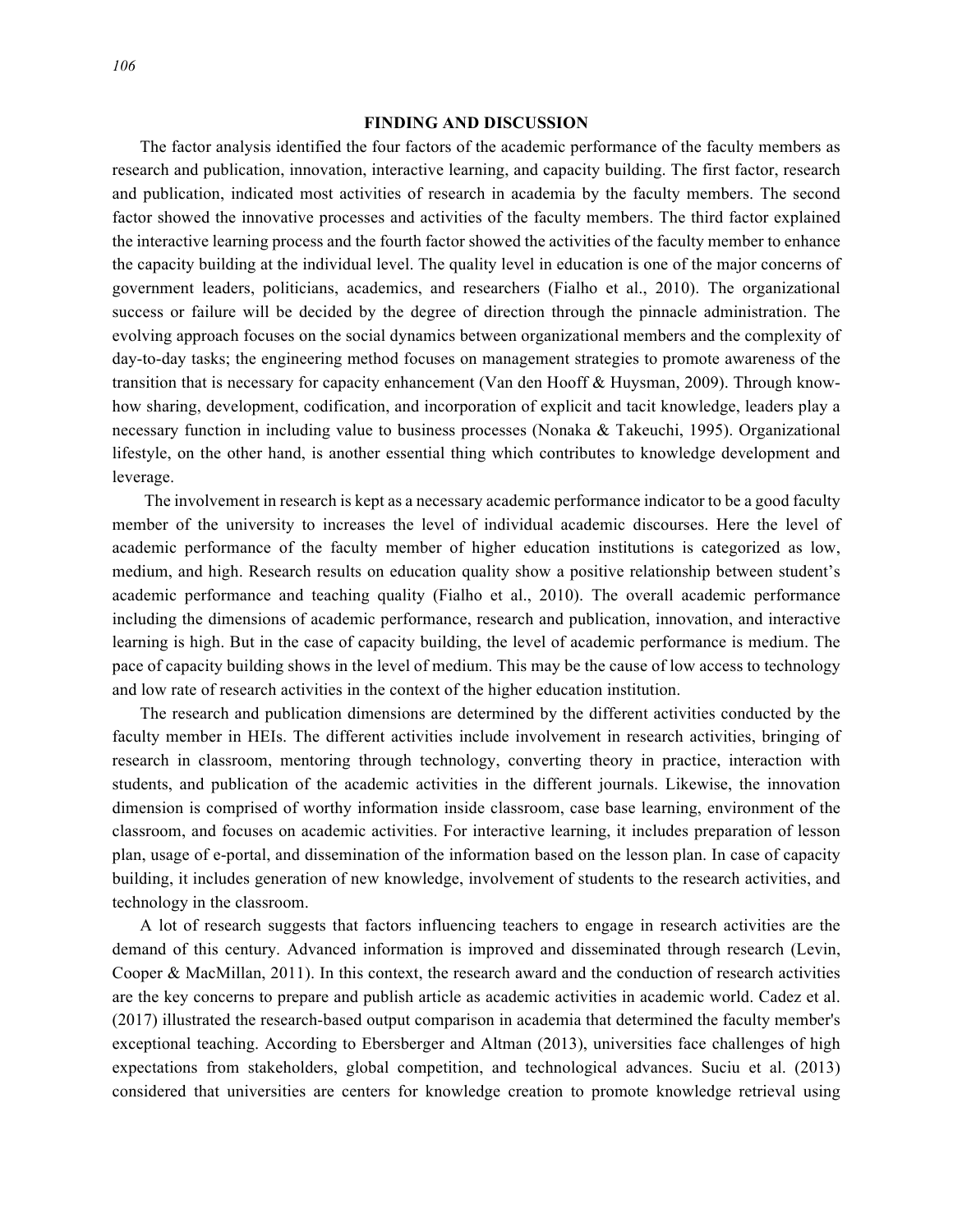appropriate tools and technologies. In this context, leadership determines the practices of academic activities and discourses regarding the nature of knowledge sought and created in academia (Al Saifim et al., 2016). The cycle of information development in academic institutions also exists in the e-learning process and web-based environments which affects academic activities (Samoila et al., 2014; Syed Mustapha et al., 2017). Consequently, the efficiency of faculty members increases and a higher level of productivity is achieved (Laloux, 2014). Leadership plays an integral role in designing, improving and maintaining organizational skills with the support of the wonderful groups within a large number of staff (Chawla & Joshi, 2010). The academic institution plays a vital role to strengthen the overall development of the nation through the production of human capital. The role of the institution's head and policy adopted by the academic institution is important to the human capital development process.

In the situation of the pandemic, the pedagogy of teaching and learning is changed and mostly focused on instructional methods through technological tools (Brown et al., 2020). A growing number of reports document that universities striving for government funding, research grants, and high rankings have adopted strategies including recruitment and reward systems that favor academics with top publications or the potential to secure such publications (Cadez et al., 2017). In these days, facts of publications, citations per article, and research are awarded to the institution to rank public universities. Hence, the finding showed by this study emphasizes the rigorous engagement in the academic activities and discourses to maximize the research collaboration by the higher educational institutions.

#### **CONCLUSION**

This study identified a considerably high level of academic performance among faculty members of higher education institutions of Nepal. The pace of academic performance of faculty members of HEIs seems high except capacity building. The learning behavior, network building, and assessment capacity of faculty members varies to each other to enhance their capacity building processes, to produce new knowledge, and to become more innovative. The academic performance of faculty members in higher education institutions are concerned with improved practices of academic activities and discourses. The findings indicate that HEIs need to emphasize greater attention to the key processes and activities of academic activities to enhance the knowledge economy of the nation.

**Krishna Prasad Paudel**, Ph.D., is a visiting faculty of Kathmandu University School of Education. As a quantitative researcher, his research interest includes financing of education, educational leadership, management information systems in educational institutions, and knowledge management. Some of his current research projects include digital governance, educational policies in Nepal in the changing global context, and GESI audit in LGs of Nepal. Together with his research interest in knowledge management, he is working as Information and Communication Technology (ICT) policy maker. He worked at the Supreme Court of Nepal with the capacity of Information Technology (IT) Director, where he developed and implemented the ICT Master plan of the judiciary to automate judicial activities. It included both judicial case processing and court administration. Also, he has contributed to various Ministries and institutions of the Government of Nepal to develop the MIS System and deploy it.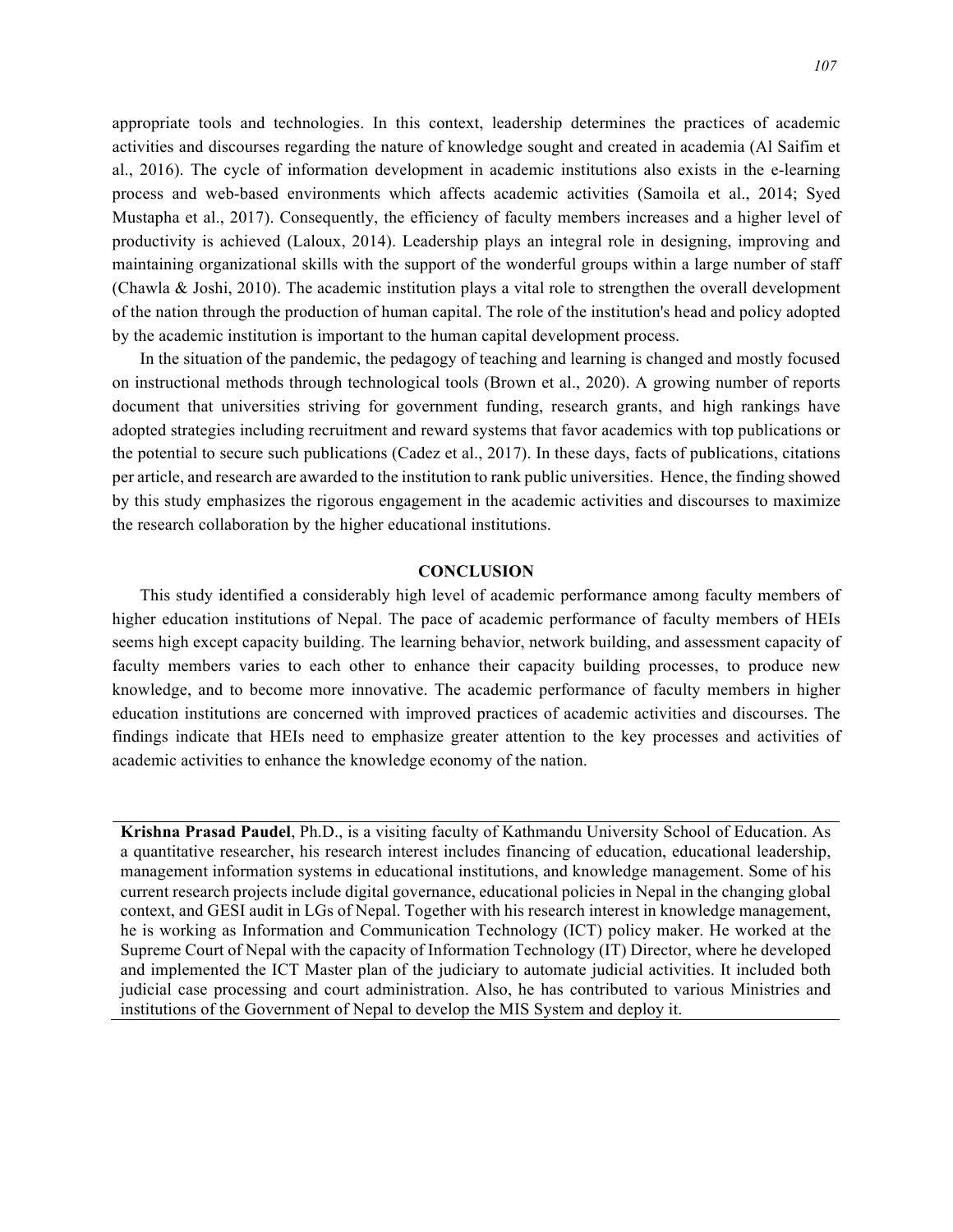# **REFERENCES**

- Abes, E. S., Jackson, G., & Jones, S. R. (2002). Factors that motivate and deter faculty use of servicelearning. *Michigan Journal of Community Service Learning*, *9*(1).
- Ahmed, I., Ismail, W. K. W., Amin, S. M., & Islam, T. (2014). Institutional and faculty role in academic achievements of students: evidence from a public sector university of Pakistan. *International Journal of Management in Education*, *8*(4), 419-431. doi: 10.1504/IJMIE.2014.064957
- Al Saifi, S., Dillon, S., & McQueen, R. (2016). The relationship between management support and knowledge sharing: An exploratory study of manufacturing firms. *Knowledge and Process Management, 23*(2), 124–135.
- Asif, R., Merceron, A., Ali, S. A., & Haider, N. G. (2017). Analyzing undergraduate students' performance using educational data mining. *Computers and Education, 113*, 177–194. doi: 10.1016/j.compedu.2017.05.007
- Bedggood, R. E., & Donovan, J. D. (2012). University performance evaluations: what are we really measuring? *Studies in Higher Education*, *37*(7), 825-842.
- Best, J. W., & Kahn, J. V. (2006). *Research in education* (10th ed.). Pearson Education.
- Bista, K., Sharma, S., & Raby, R. L. (2019). 1 Telling stories, generating perspectives. *Higher Education in Nepal: Policies and Perspectives*, *1*.
- Brown, N., Te Riele, K., Shelley, B., & Woodroffe, J. (2020). Learning at home during COVID-19: Effects on vulnerable young Australians. *Peter Underwood Centre for Educational Attainment*.
- Cadez, S., Dimovski, V., & Zaman Groff, M. (2017). Research, teaching and performance evaluation in academia: the salience of quality. *Studies in Higher Education*, *42*(8), 1455-1473. doi: 10.1080/03075079.2015.1104659
- Chawla, D., & Joshi, H. (2010). Knowledge management practices in Indian industries a comparative study. *Journal of Knowledge Management*, *14*(5),708–725.
- Chen, C. J., & Hung, S. W. (2010). To give or to receive? Factors influencing members' knowledge sharing and community promotion in professional virtual communities. *Information & Management*, *47*(4), 226–236.
- Chiasson, K., Terras, K., & Smart, K. (2015). Faculty perceptions of moving a face-to-face course to online instruction. *Journal of College Teaching & Learning (TLC)*, *12*(3), 321-240.
- Cohen, L., Manion, L., & Morrison, K. (2018). *Research methods in education* (8th ed.). Routledge Falmer.
- Creswell, J. W. (2008). *Educational research: Planning, conducting and evaluating quantitative and qualitative research*. Pearson.
- Croasmun, J., & Ostrom, L. (2011). Using Likert-type scales in the social sciences. *Journal of Adult Education, 40*(1), 19-22.
- Davenport, T. H. &Prusak, L. (1998). *Working knowledge: How organisations manage what they know*. HBS Press.
- Delello, J. A., McWhorter, R. R., & Marmion, S. L. (2018). Understanding the productivity of faculty members in higher education. *International Journal of Management in Education*, *12*(2), 154-178. doi: 10.1504/IJMIE.2018.10009661
- Drost, E. A. (2011). Validity and reliability in social science research. *Education Research and Perspectives*, *38*(1), 105-124.
- Ebersberger, B., & Altman, A. (2013). *Universities in change: Managing higher education institutions in the age of globalization*. Springer-Verlag.
- Elrehail, H., Emeagwali, O. L., Alsaad, A., & Alzghoul, A. (2018). The impact of transformational and authentic leadership on innovation in higher education: The contingent role of knowledge sharing. *Telematics and Informatics*, *35*(1), 55-67. doi:10.1016/j.tele.2017.09.018
- Fairweather, J. (2002). The mythologies of faculty productivity: Implications for institutional policy and decision making. *The Journal of Higher Education, 73*(1), 26-48.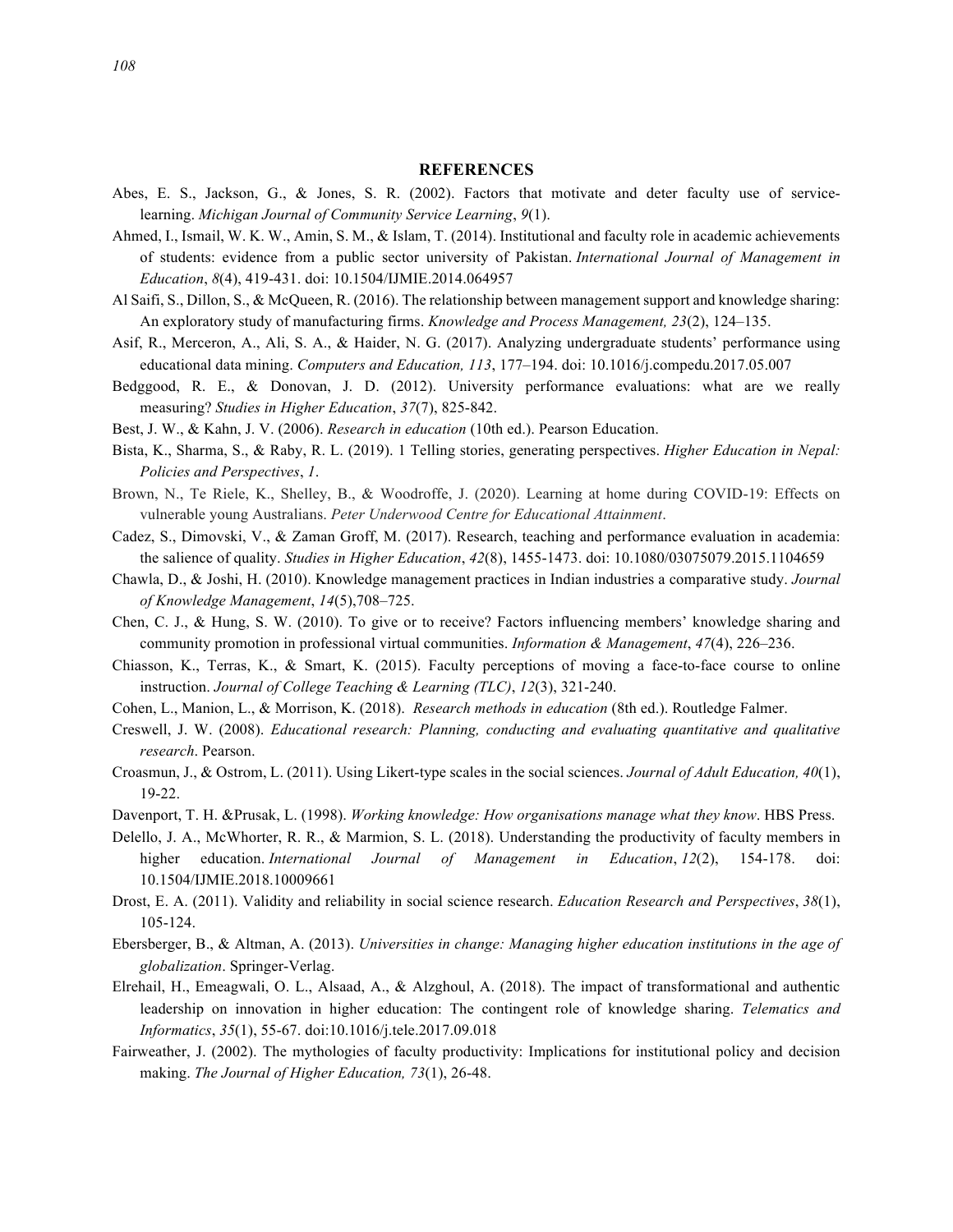- Fialho, I., Saragoça, J., Rebelo, H., Cid, M., Oliveira, M., Bonito, J., ... & Trindade, V. (2010). Academic Performance in Public Higher Education Institutions: A study on the effects of Teacher Commitment, Teaching Methodologies and Evaluation Methodologies in Students attending Nursing and Management courses.
- Fives, M., & Looney, L. (2009). College instructors' sense of teaching and collective efficacy. *International Journal of Teaching in Higher Education*, *20*(2), 182-191.
- Geist, M. R. (2010). Using the Delphi method to engage stakeholders: A comparison of two studies. *Evaluation and Program Planning, 33*(2), 147-154.
- Harvey, C., Kelly, A., Morris, H., &Rowlinson, M. (2010). The Association of Business Schools. *Academic Journal Quality Guide*, *4*.
- Hasson, F., Keeney, S., & McKenna, H. (2000). Research guidelines for the Delphi survey technique. *Journal of Advanced Nursing, 32*(4), 1008-1015.
- Hazelkorn, E. (2015). *Rankings and the reshaping of higher education: The battle for world-class excellence*. Springer.
- Henningsen, B. (2006). A joyful good-bye to Wilhelm von Humboldt: The German university and the Humboldtian ideals of "Einsamkeit and Freiheit". In *The European Research University* (pp. 91-107). Palgrave Macmillan.
- Hertzog, A. M. (2008). Considerations in determining sample size for pilot studies. *Research in Nursing & Health*, *13*(2), 180–191. doi: 10.1002/nur.20247
- Hilman, H., & Abubakar, A. (2017). Strategic talent management and university performance: A theoretical perspective. *European Journal of Business and Management, 9*(4), 35-40.
- Huck, S. W. (2012). *Reading statistics and research* (6th ed.). Pearson
- Kallio, K. M., & Kallio, T. J. (2014). Management-by-results and performance measurement in universities– implications for work motivation. *Studies in Higher Education*, *39*(4), 574-589. doi: 10.1080/03075079.2012.709497
- Keeney, S., Hasson, F., & McKenna, H. (2011). *The Delphi technique in nursing and health research.* John Willey and Sons.
- Knapp, L. G., Kelly-Reid, J. E., &Ginder, S. A. (2012). Employees in Postsecondary Institutions, Fall 2011 and Student Financial Aid, Academic Year 2010-11: First Look (Provisional Data). NCES 2012-156rev. *National Center for Education Statistics*.
- Lackey, N. R., & Wingate, A. L. (1998). The pilot study: One key to research success. *Advanced Design in Nursing Research*, *2*, 375-387.
- Laloux, F. (2014). *Reinventing organizations: A guide to creating organizations inspired by the next stage in human consciousness*. Nelson Parker.
- Lee, P., Gillespie, N., Mann, L., & Wearing, A. (2010). Leadership and trust: Their effect on knowledge sharing and team performance. *Management Learning*, *41*(4), 473–491.
- Levin, B., Cooper, A., & MacMillan, R. (2011, May). The Ontario knowledge network for applied education research [Paper presentation]. Canadian Society for the Study of Education, Fredericton, NB, Canada.
- Lin, C. P. (2007). To share or not to share: Modelling tacit knowledge sharing, its mediators and antecedents. *Journal of Business Ethics*, *70*(4), 411–28.
- Linstone, H. A., & Turoff, M. (Eds.). (2002). *The Delphi method: Techniques and applications.* Addison-Wesley.
- Manhart, M., & Thalmann, S. (2015). Protecting organizational knowledge: a structured literature review. *Journal of Knowledge Management*.
- Miller, B. A. (2007). *Assessing organizational performance in higher education*. Jossey-Bass.
- Ministry of Education, Science and Technology. (2019). *National educational policy*. Kathmandu: Author.
- Mohajan, H. K. (2017). Two criteria for good measurements in research: Validity and reliability. *Annals of SpiruHaret University. Economic Series*, *17*(4), 59-82. doi:10.26458/1746
- Newman, M. (2008). Leeds rewards publication in top journals with bonus research time. *Times Higher Education*. Nonaka, I., & Takeuchi, H. (1995). *The knowledge creating company*. Oxford University Press.